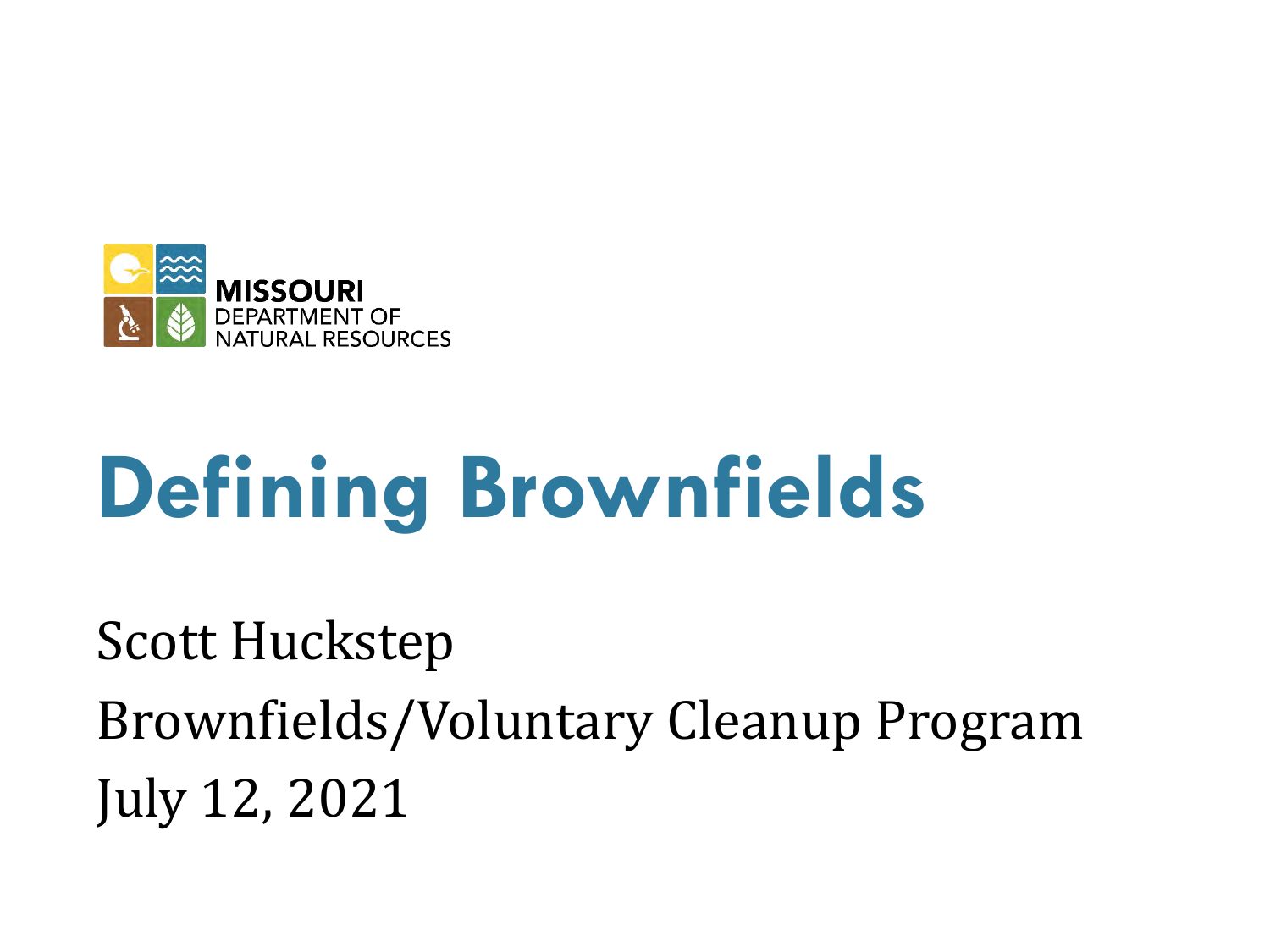### **A Quick History Lesson**

- The Comprehensive Environmental Response, Compensation, and Liability Act of 1980 (CERCLA) aka The Superfund Act
- A federal law designed to clean up sites contaminated with hazardous substance. It provides for the authority to clean up hazardous substances that may endanger the public health or the environment.
- Authorizes the U.S. Environmental Protection Agency (EPA) to identify parties responsible for contamination of sites and compel the parties to clean up the sites or reimburse the government for EPA-lead cleanups.

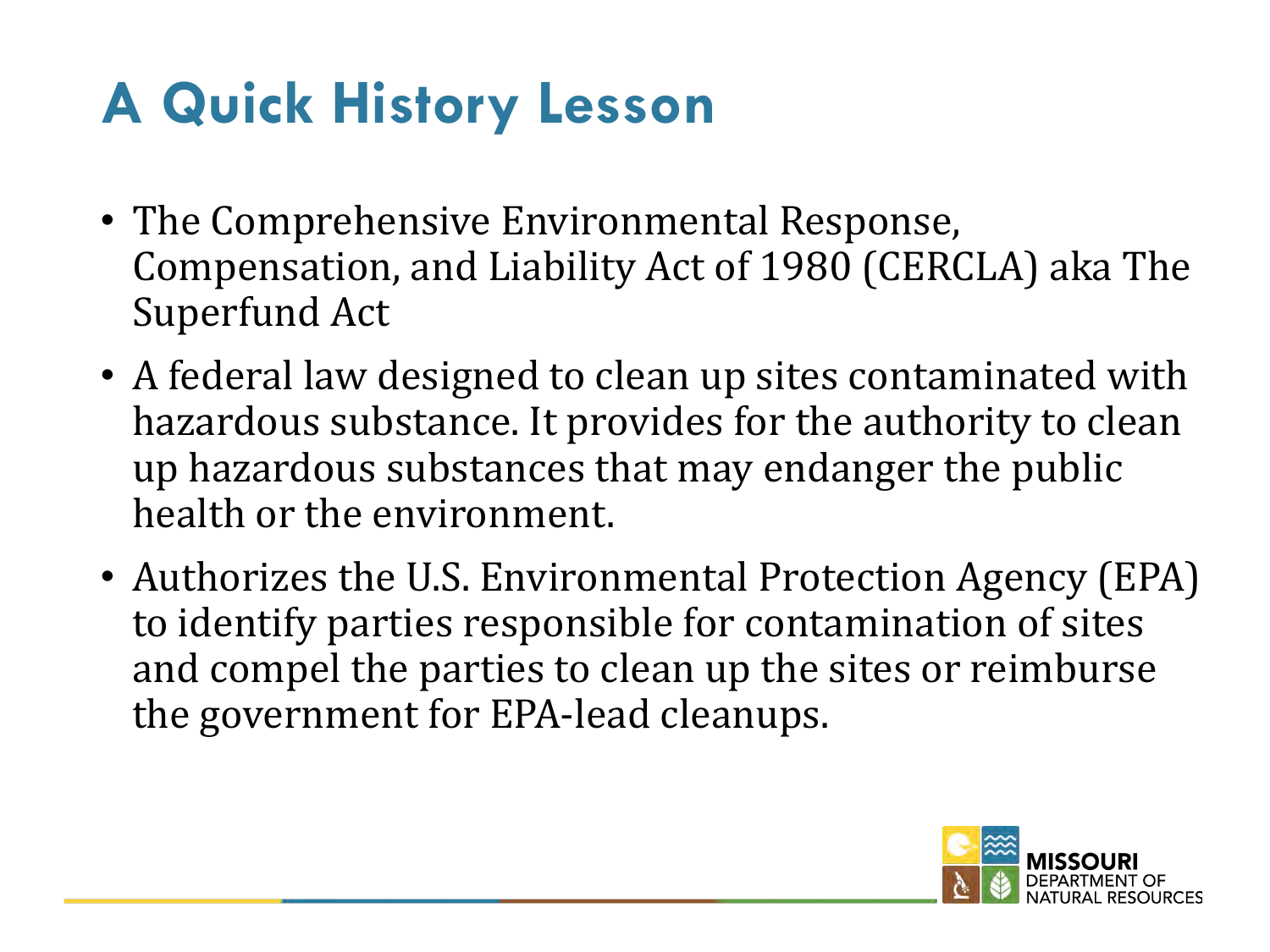#### **Fast Forward a Few Years**

- The Small Business Liability Relief and Brownfields Revitalization Act
- Public Law 107-118 Jan. 11, 2002
- Amended CERCLA

Created to put an end to the excessive regulations and litigations many entities incurred when revitalizing dilapidated properties.

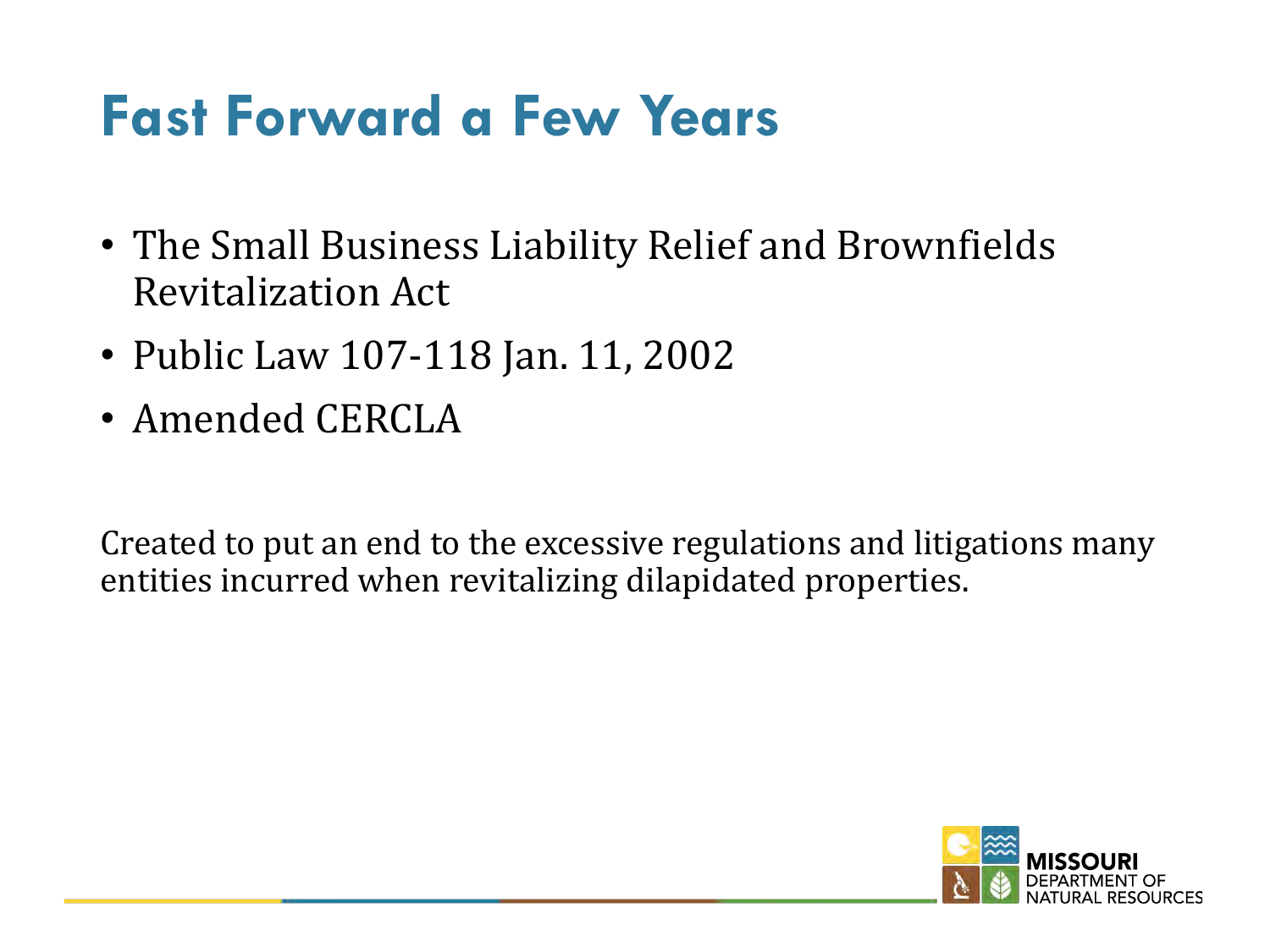#### **Amendments to CERCLA**

- Provided funds to assess Brownfields
- Provided funds to clean up Brownfields
- Provided funds to enhance state and tribal response programs
- The Missouri Brownfields/Voluntary Cleanup Program
- Provides limited liability relief for owners and prospective owners of properties cleaned up through state/tribal programs

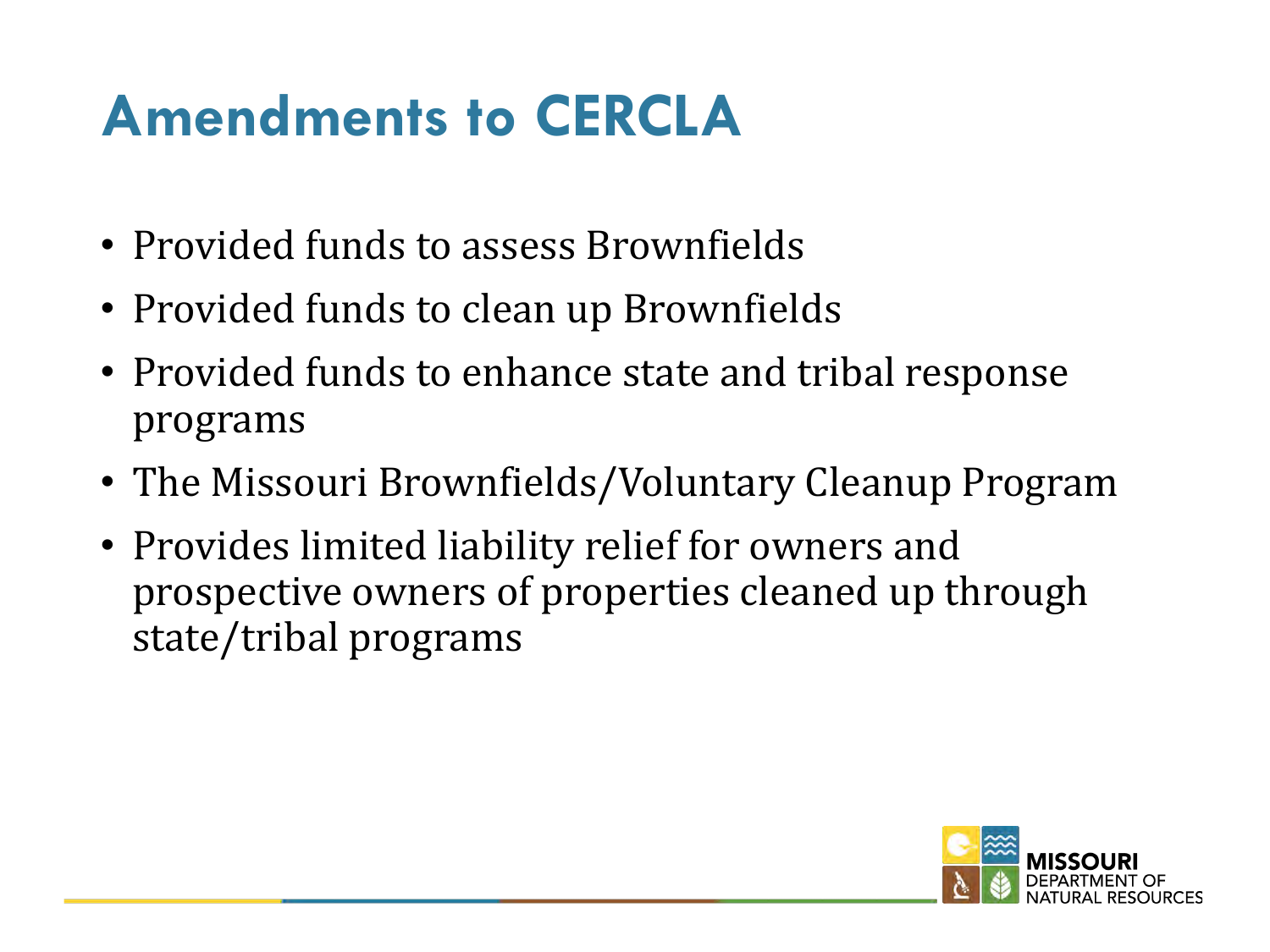#### **Official Brownfield Definition**

• Real property, the expansion, redevelopment, or reuse of which may be complicated by the presence or potential presence of a hazardous substance, pollutant, or contaminant.

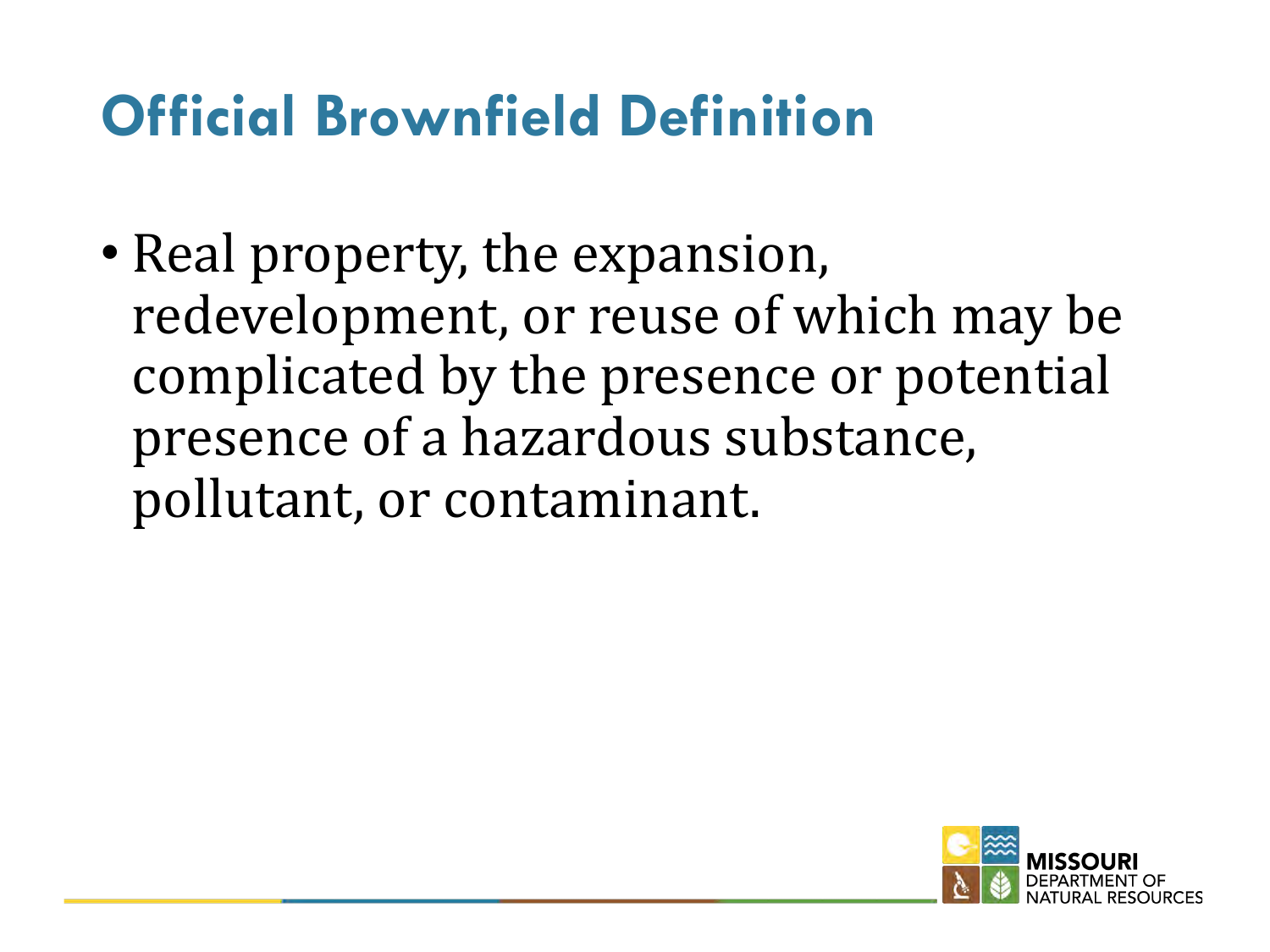#### **Un-Official Brownfield Definition**

- Real estate dealing with an environmental "twist" that complicates, but does not prevent, redevelopment. Sometimes the property is not even contaminated.
- An environmental assessment will help determine if it is contaminated.

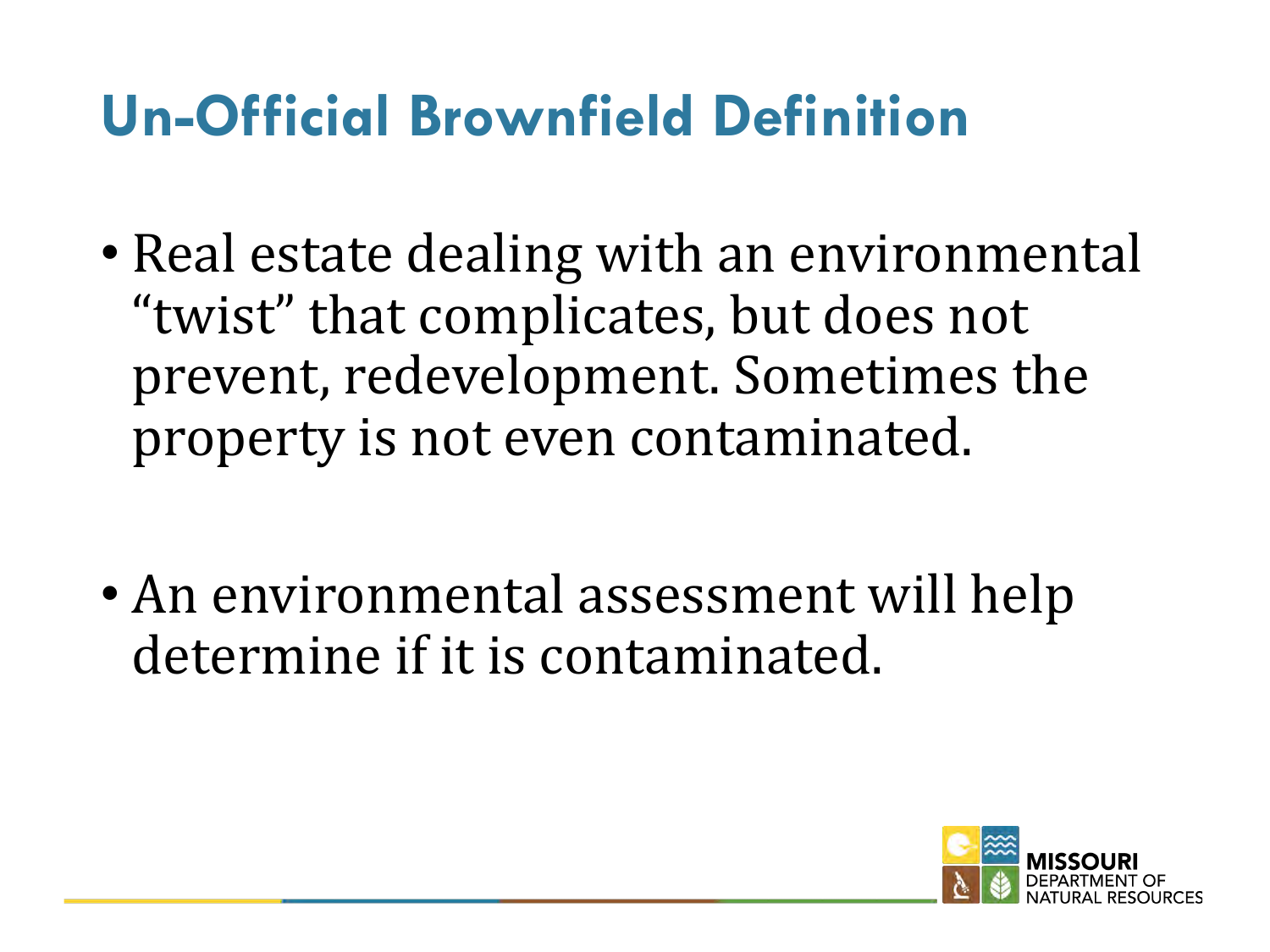### **Un-Official Brownfield Definition (cont.)**

Properties caught somewhere between clean and not contaminated enough to be considered a Superfund site

- Not a public hazard
- Too "dirty" for bankers or investors to be comfortable
- Not on the regulatory radar

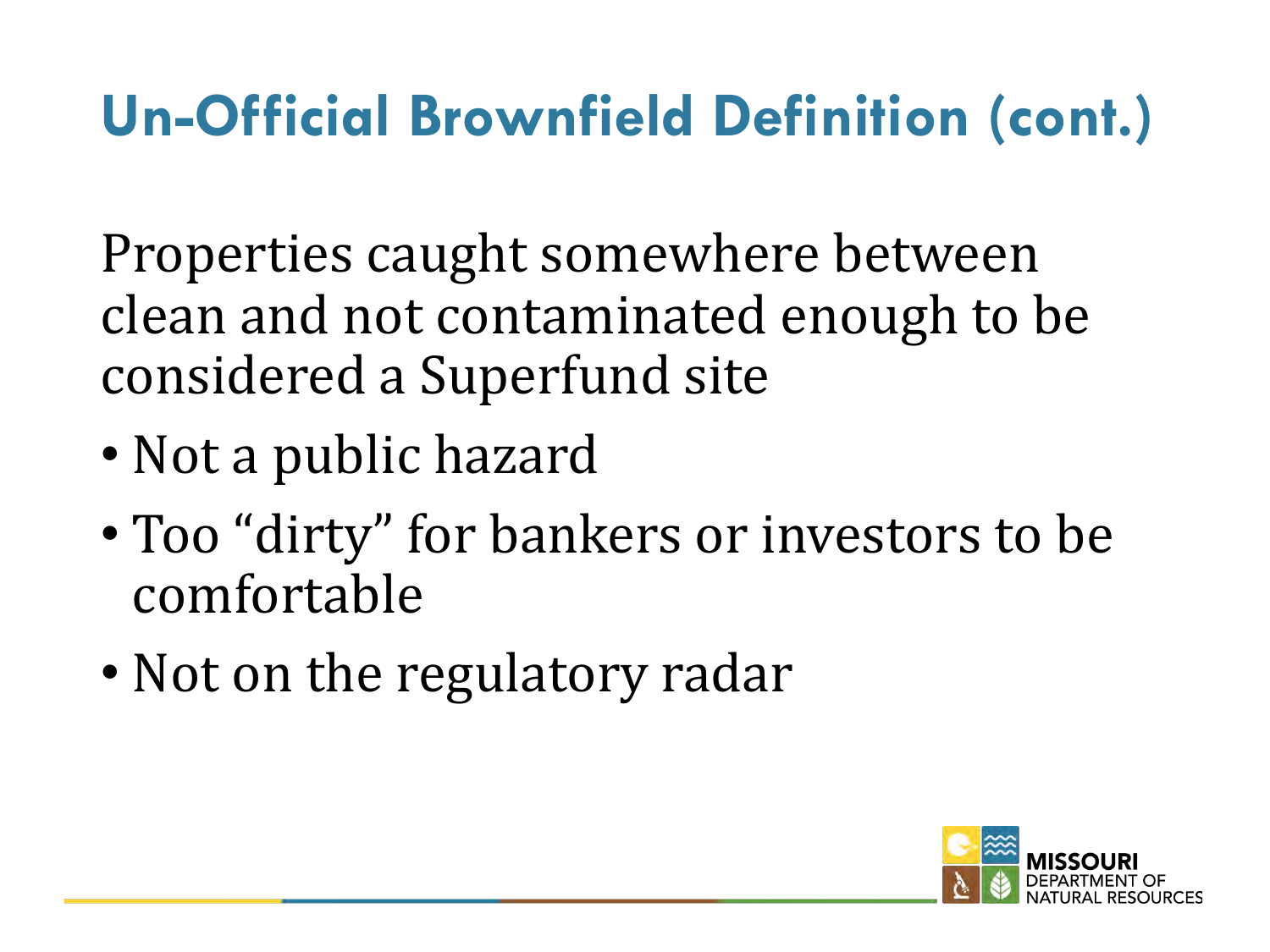#### Former Gas stations





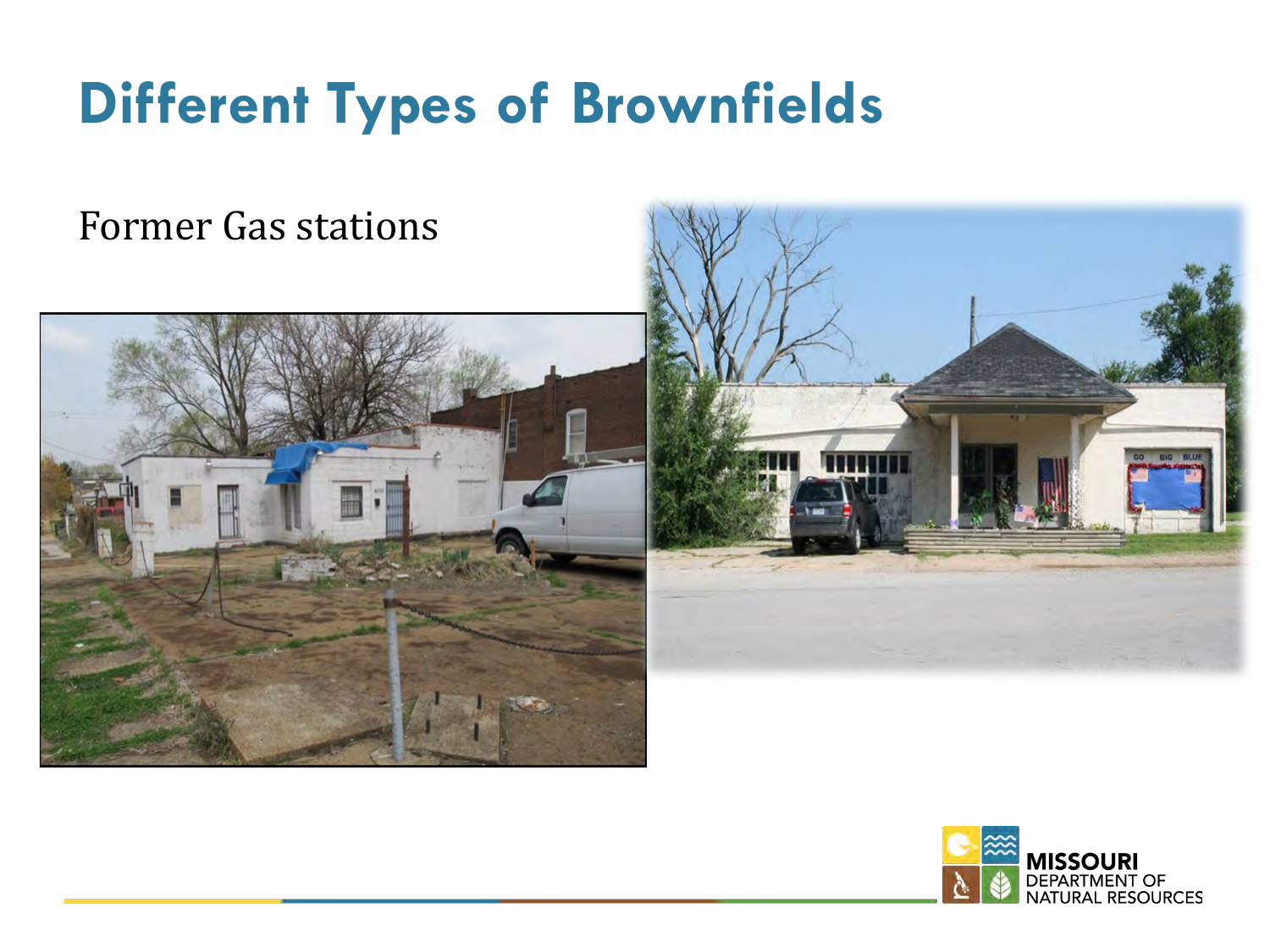#### Schools



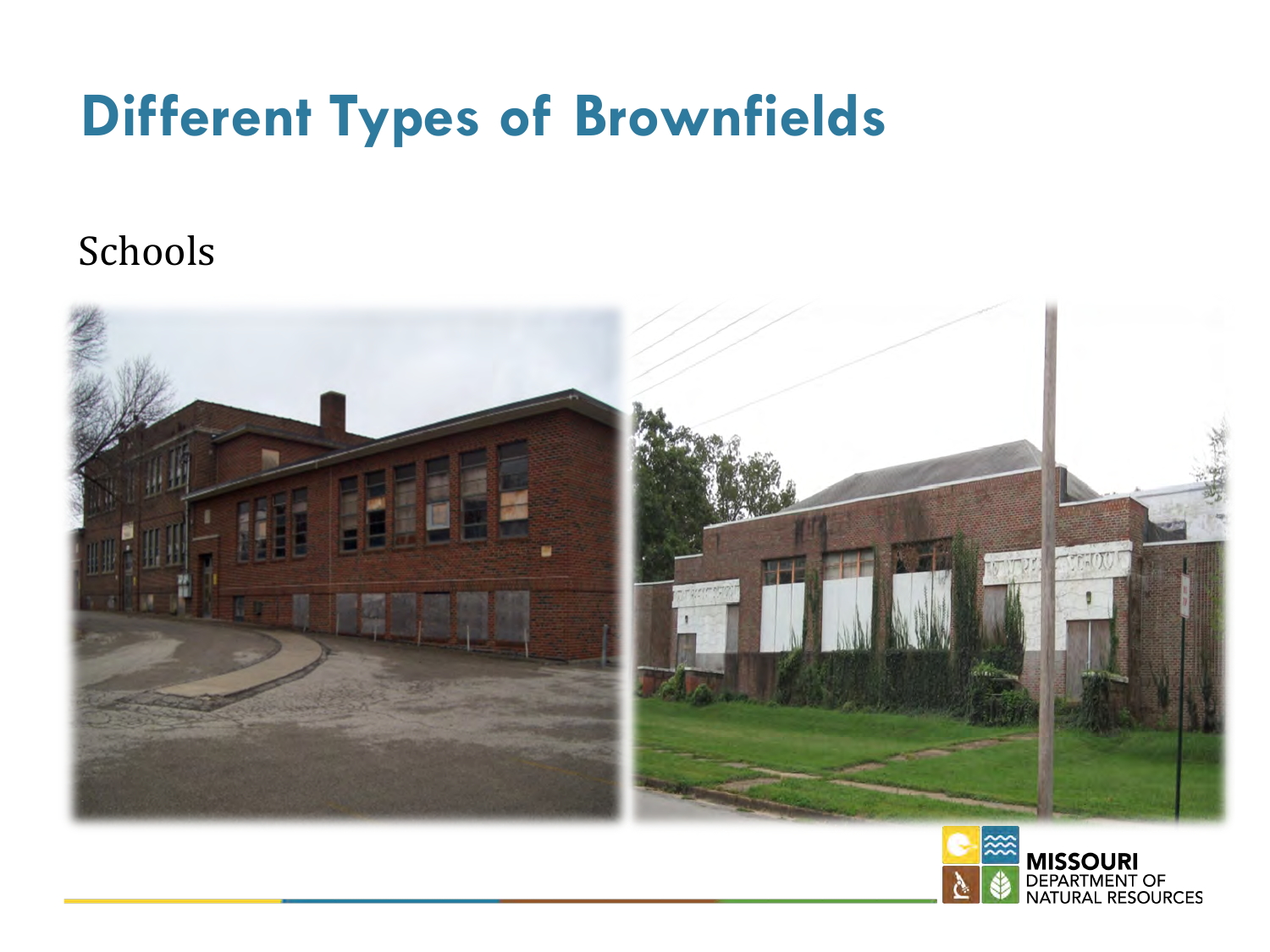**Theaters** 





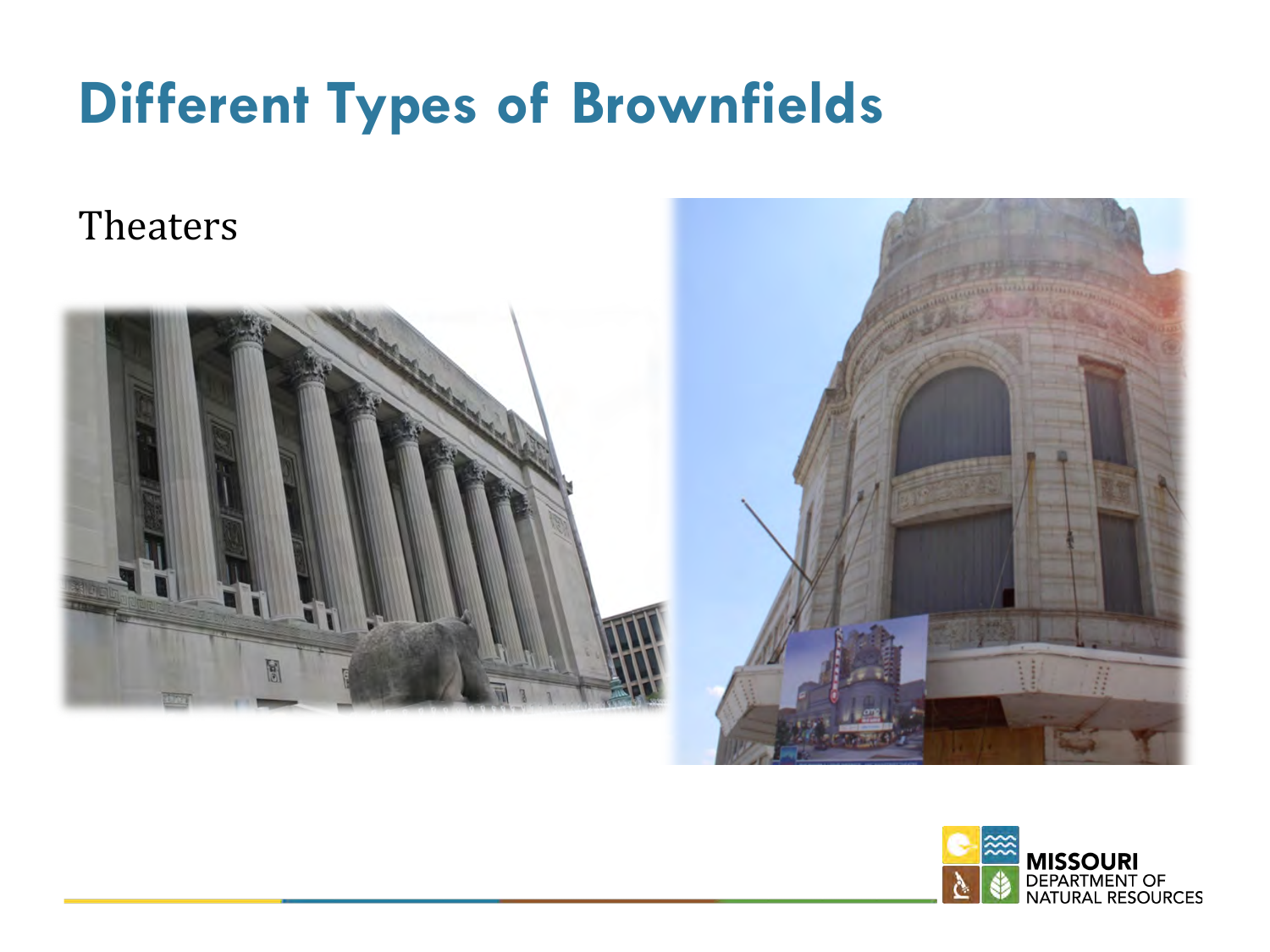#### **Manufacturing Buildings**





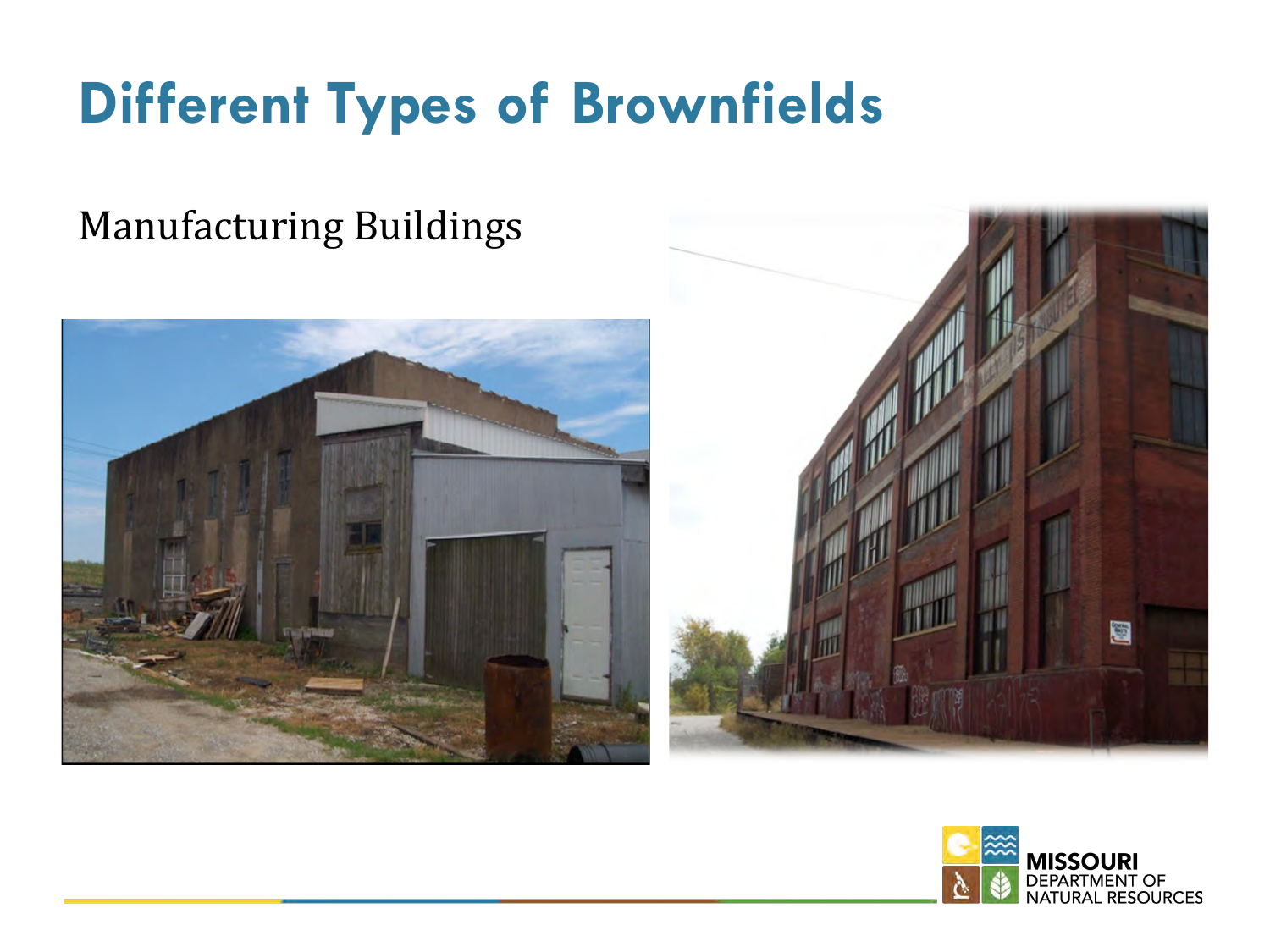#### Churches and Community Buildings

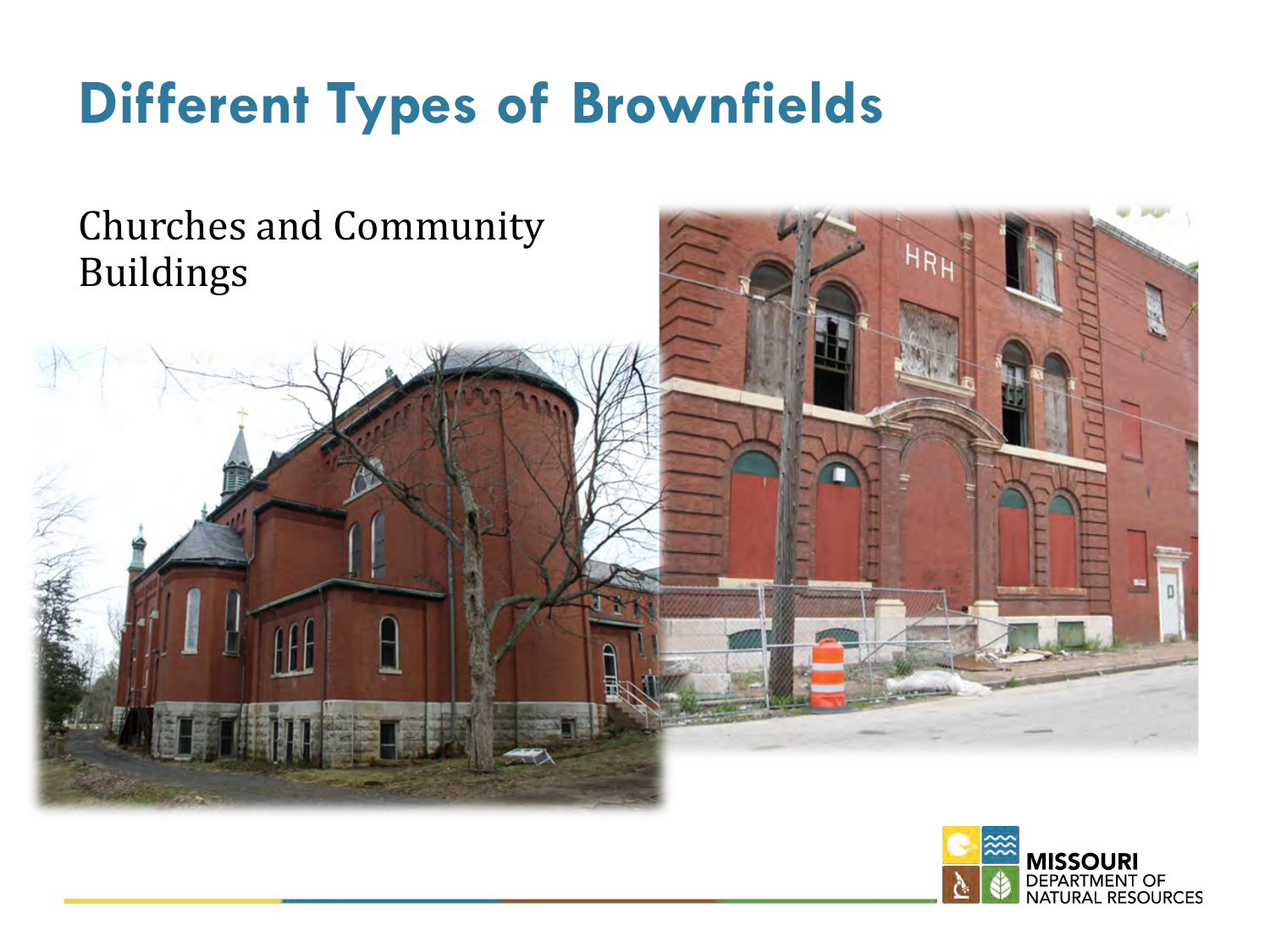#### Buildings on the Town Square





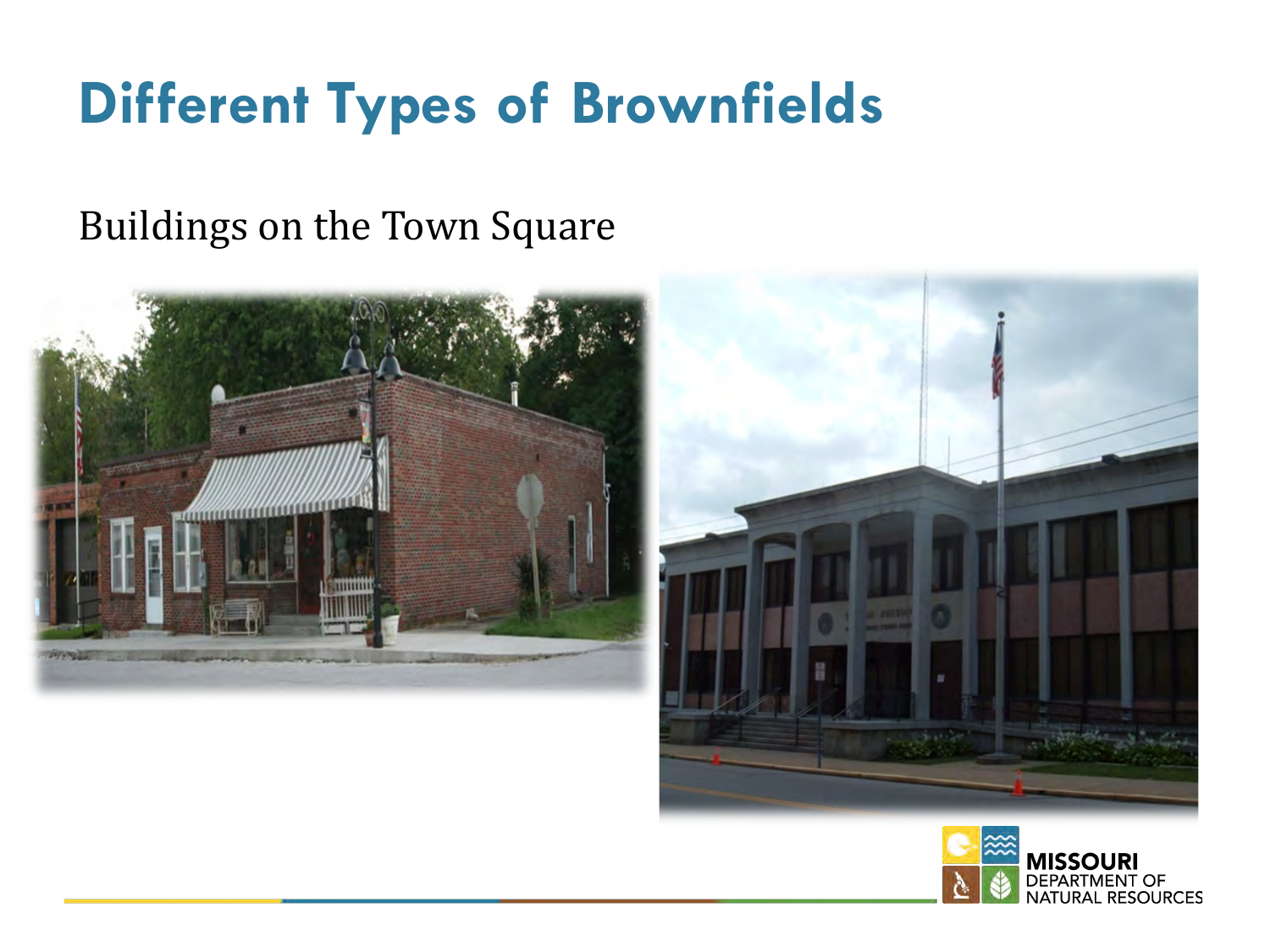### **What is an All Appropriate Inquiry (AAI)**

- AAI is a process of evaluating a property's environmental conditions and assessing potential liability for any contamination
- May reduce your liability if the appropriate environmental site assessments are performed prior to purchasing the property
- In other words, you want to show that you are not responsible for causing the contamination!